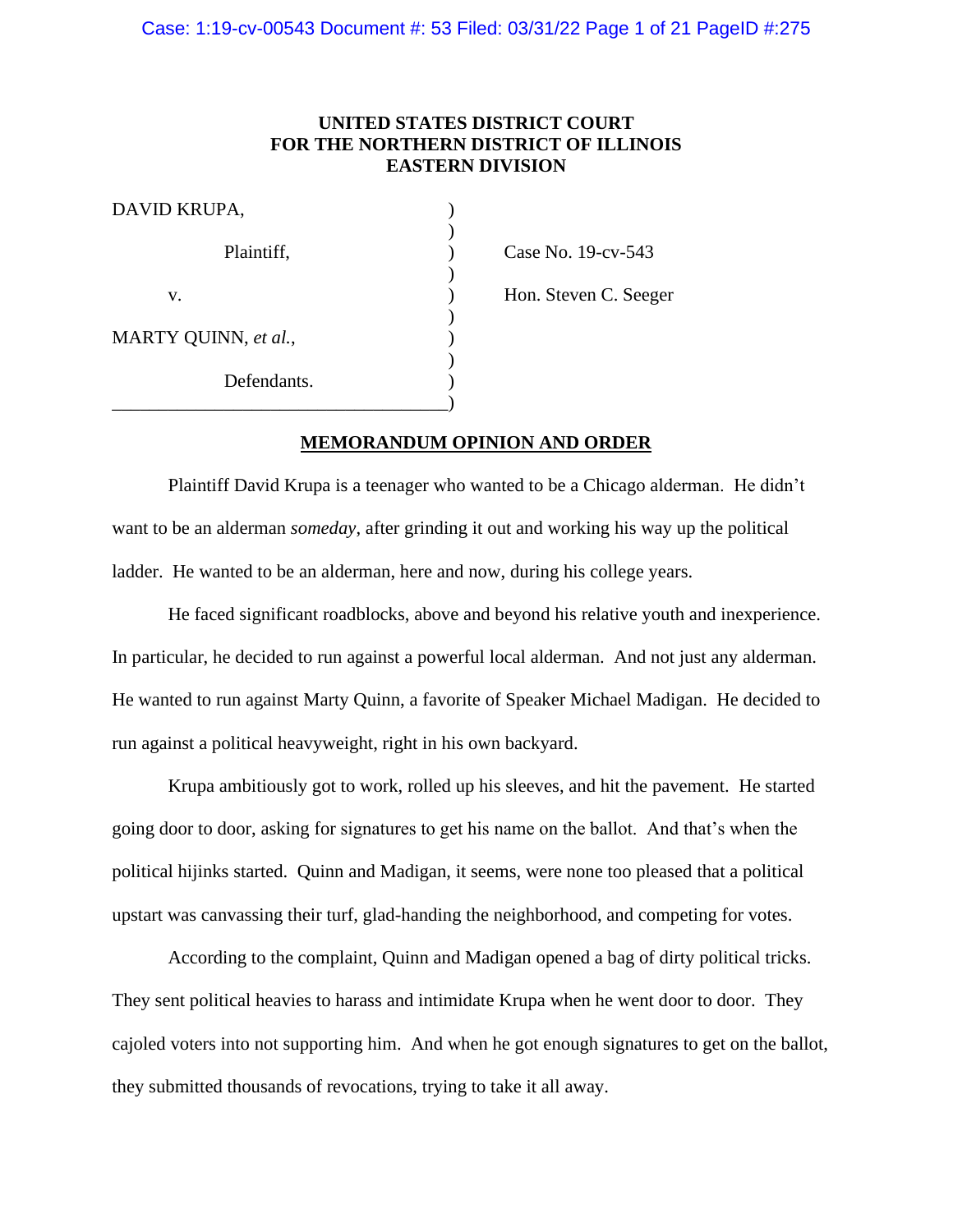# Case: 1:19-cv-00543 Document #: 53 Filed: 03/31/22 Page 2 of 21 PageID #:276

The political hijinks didn't work. Krupa got on the ballot. But that's as far as he got. When it was all said and done, Quinn received over 85% of the vote. The people of the Thirteenth Ward delivered an overwhelming defeat – the political equivalent of a knockout – to the young up-and-comer.

Before election day, Krupa sued Marty Quinn, Michael Madigan, and related organizations under section 1983 and the Illinois Election Code. He alleged that they violated his First and Fourteenth Amendment rights and conspired to sabotage his campaign. He didn't ask for equitable relief, such as an injunction to stop the political hijinks or preserve his name on the ballot. He wanted damages.

Defendants moved to dismiss. For the reasons stated below, the motion to dismiss is granted.

#### **Background**

At the motion to dismiss stage, the Court must accept as true the well-pleaded allegations of the complaint. *See Lett v. City of Chicago*, 946 F.3d 398, 399 (7th Cir. 2020). The Court "offer[s] no opinion on the ultimate merits because further development of the record may cast the facts in a light different from the complaint." *Savory v. Cannon*, 947 F.3d 409, 412 (7th Cir. 2020).

David Krupa lives in Chicago's Thirteenth Ward, located on the far southwest side, just south of Midway Airport. *See* Am. Cplt., at ¶ 7 (Dckt. No. 36). The ward is quiet and residential, a neighborhood of bungalows and flats. https://www.nbcchicago.com/news/local/ chicago-politics/get-to-know-your-ward-13th-ward/113653/ (last visited March 31, 2022).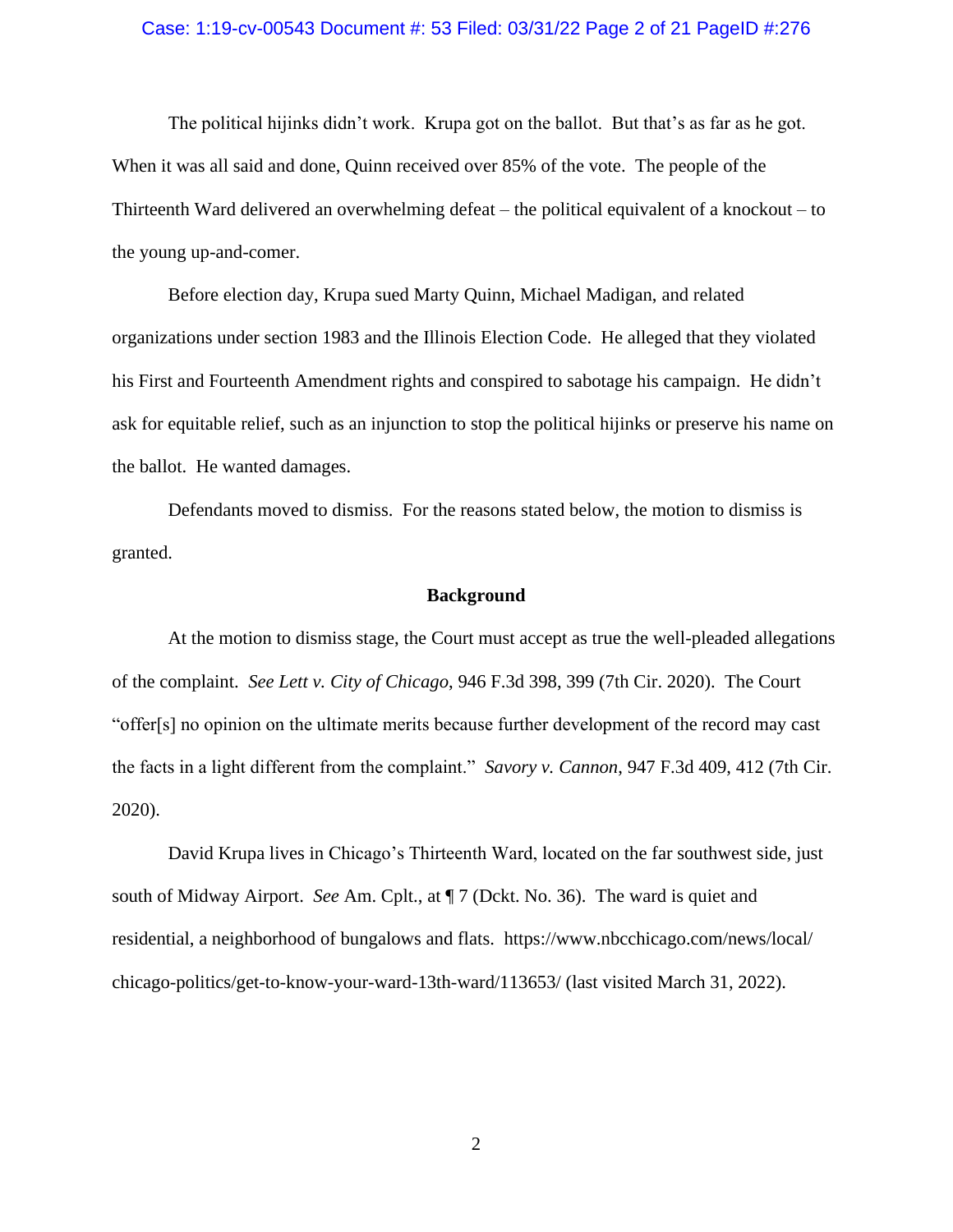### Case: 1:19-cv-00543 Document #: 53 Filed: 03/31/22 Page 3 of 21 PageID #:277

According to Krupa, that quiet ward is the hometown of political power and corruption. He alleges that (former) Speaker of the House Michael Madigan maintained a stranglehold on local politics in the ward for more than 50 years.

Madigan has a long history in the ward, stretching back five decades. He began serving as Democratic Committeeman of the Thirteenth Ward in 1972. *See* Am. Cplt., at ¶ 11 (Dckt. No. 36). Putting that date in perspective, 1972 was the year of the Watergate burglary.

Madigan was the state representative for Illinois House District 22 (encompassing the Thirteenth Ward) from 1971 until 2021, a term of fifty years. *Id.* at  $\P$  8.<sup>1</sup> During that run, Madigan accumulated unrivaled governmental and political power within the state. *Id.* at ¶ 15. Except for one year, Madigan served as the Speaker of the Illinois House from 1983 to 2021. *Id.* at ¶ 9. And he sat as Chairman of the Democratic Party of Illinois from 1998 to 2021. *Id.* at  $\P$  10.

Madigan pulled the purse strings. He had the power of the purse in state government, and controlled the political war chest of the Democratic Party. *Id.* at  $\P$  13–14. Madigan also exercised sweeping power over political appointments at all levels, too. *Id.* at ¶ 14. He "virtually dictate[s]" who will serve in public office. *Id.* at ¶ 15.

Krupa alleges that Madigan used his power to install "surrogate[s]" in various political posts, including aldermen. *Id.* at ¶¶ 14–16, 20. One of those surrogates is Marty Quinn, the alderman of the Thirteenth Ward.

According to the complaint, Quinn is Madigan's close ally and political protégé. *Id.* at ¶¶ 17–20. Quinn earned his position by bowing to whatever Madigan wanted. Quinn became an elected official "exclusively through the political support of [Madigan]," and "exercises [his]

<sup>&</sup>lt;sup>1</sup> When Krupa filed the operative complaint, Madigan continued to serve in the Illinois House. He resigned in 2021.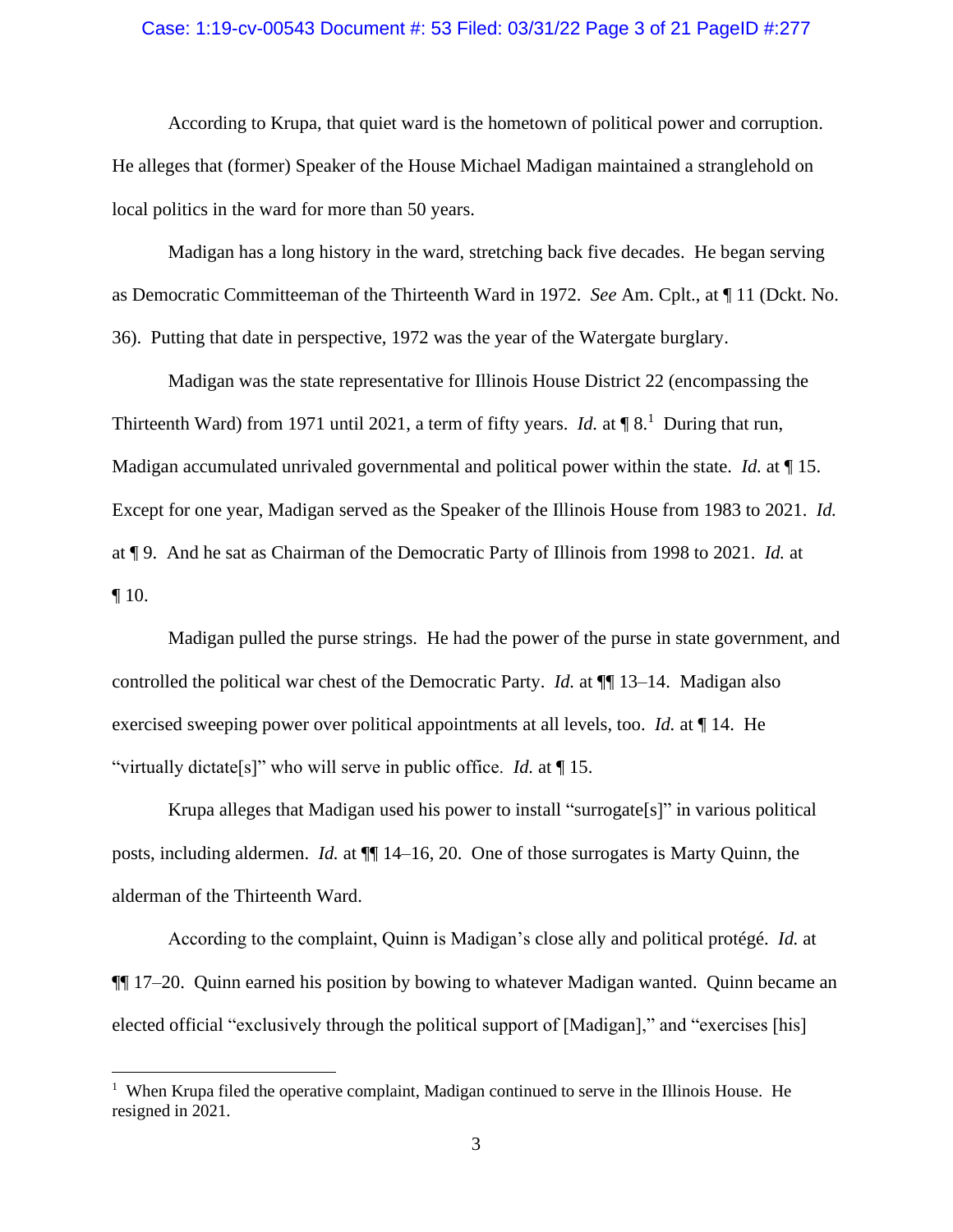#### Case: 1:19-cv-00543 Document #: 53 Filed: 03/31/22 Page 4 of 21 PageID #:278

power strictly as a surrogate of [Madigan]." *Id.* at ¶ 19. Quinn "supports all political positions and operations of [Madigan] as a loyal surrogate, and receives and follows the directives of [Madigan] concerning political matters." *Id.* According to the complaint, Quinn is the puppet, and Madigan is the puppet master.

In 2018, Krupa, an 18-year-old high school student, "became fed up with the machine politics of Chicago and the 13<sup>th</sup> Ward," and decided to run for alderman against Quinn. *Id.* at ¶ 30. He got a quick start on his political career, launching himself into the public arena not long after he became eligible to vote. *See* U.S. Const. amend. XXVI. He is now a college student studying political science. This case involves a political education of a different variety.

The election was scheduled for February 26, 2019. *See* Am. Cplt., at ¶ 26 (Dckt. No. 36). To get his name on the ballot, Krupa needed to file paperwork with the Chicago Board of Elections by November 26, 2018. *Id.* at ¶ 32. In particular, he needed to file "Nominating Petitions," containing the valid signatures of 473 registered voters in the Thirteenth Ward. *Id.*

The complaint alleges that Defendants tried to stymie Krupa's attempts to get on the ballot. *Id.* at ¶ 33. Defendants directed their operatives to make it difficult for Krupa to collect signatures. *Id.* at ¶ 34. Specifically, they directed their lackeys – muscle-bound, "large male operatives" – to follow Krupa as he went door to door, and stand behind him in a "hostile manner" as he talked to voters. *Id.* They intended to intimidate Krupa and creep out potential voters.

One day, Defendants directed their agents to tail him in a truck. *Id.* When Krupa started to speak with a group of voters at a house, the agents jumped out of the truck, approached the group and instructed the voters, "[D]on't talk to him!" *Id.* Then one of the agents turned to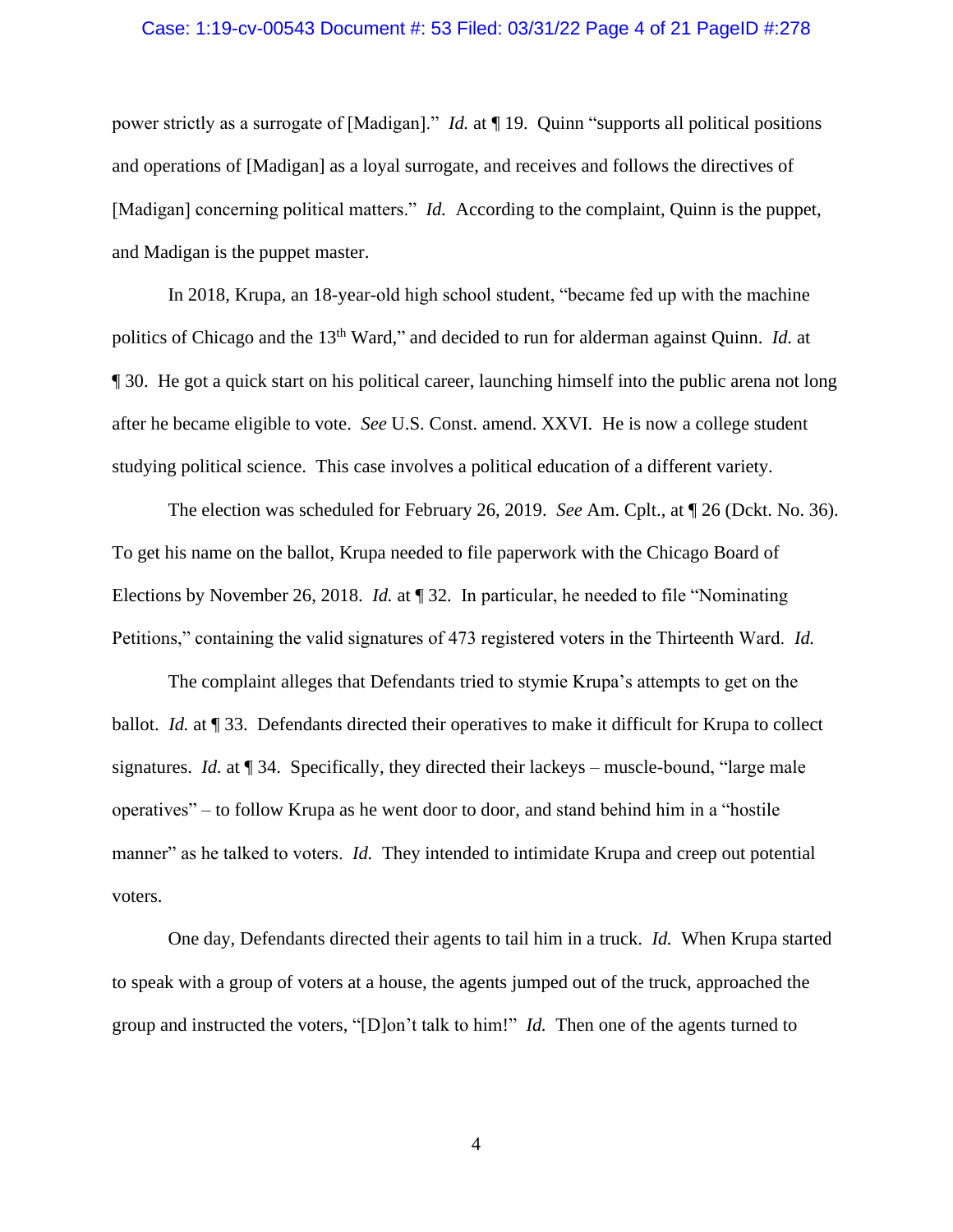### Case: 1:19-cv-00543 Document #: 53 Filed: 03/31/22 Page 5 of 21 PageID #:279

Krupa and said, "You're a nice kid, but I'd hate to see something bad happen to you." *Id.* When Krupa asked for clarification, the operative responded, "I'd hate to see you get hurt." *Id.*

Defendants also directed their agents to harass Krupa and his family through fake social media accounts, and to threaten to release embarrassing photos. *Id.*

Despite those efforts, Krupa hurdled high above the bar for signatures. He collected 1,703 valid voter signatures, far more than the 473 signatures that he needed to get his name on the ballot. *Id.* at ¶ 36.

Krupa did what he had to do to get his name on the ballot, and then some. So Defendants got to work to get his name *off* the ballot.

Defendants allegedly sent political goons to go door to door, and get voters to revoke their support for Krupa through unscrupulous means. *Id.* at ¶ 38. The operatives tricked and bullied the voters into signing paperwork revoking their signatures. *Id.* 

The complaint includes a long list of edgy tactics. They blocked "the path to the doorways of the homes of voters" in "a physically threatening manner" and denied "the voters entry into their own homes unless and until the voters agreed to sign statements revoking their signatures." *Id.* at ¶ 40. They lied, telling some voters that signing Krupa's petitions was "illegal" and that revocation was therefore "mandatory." *Id.* Sometimes they told voters that, by signing the revocation documents, they were just "certify[ing] [their] voter signature for election records." *Id.*

In a few instances, they would "affirmatively identify themselves as 'from the Alderman's Office' while showing identification as same" to back up their story that they only needed the voter's signature for administrative purposes. *Id.* The complaint alleges that they stooped to extortion, threatening to "cutoff of municipal services to voters" unless they revoked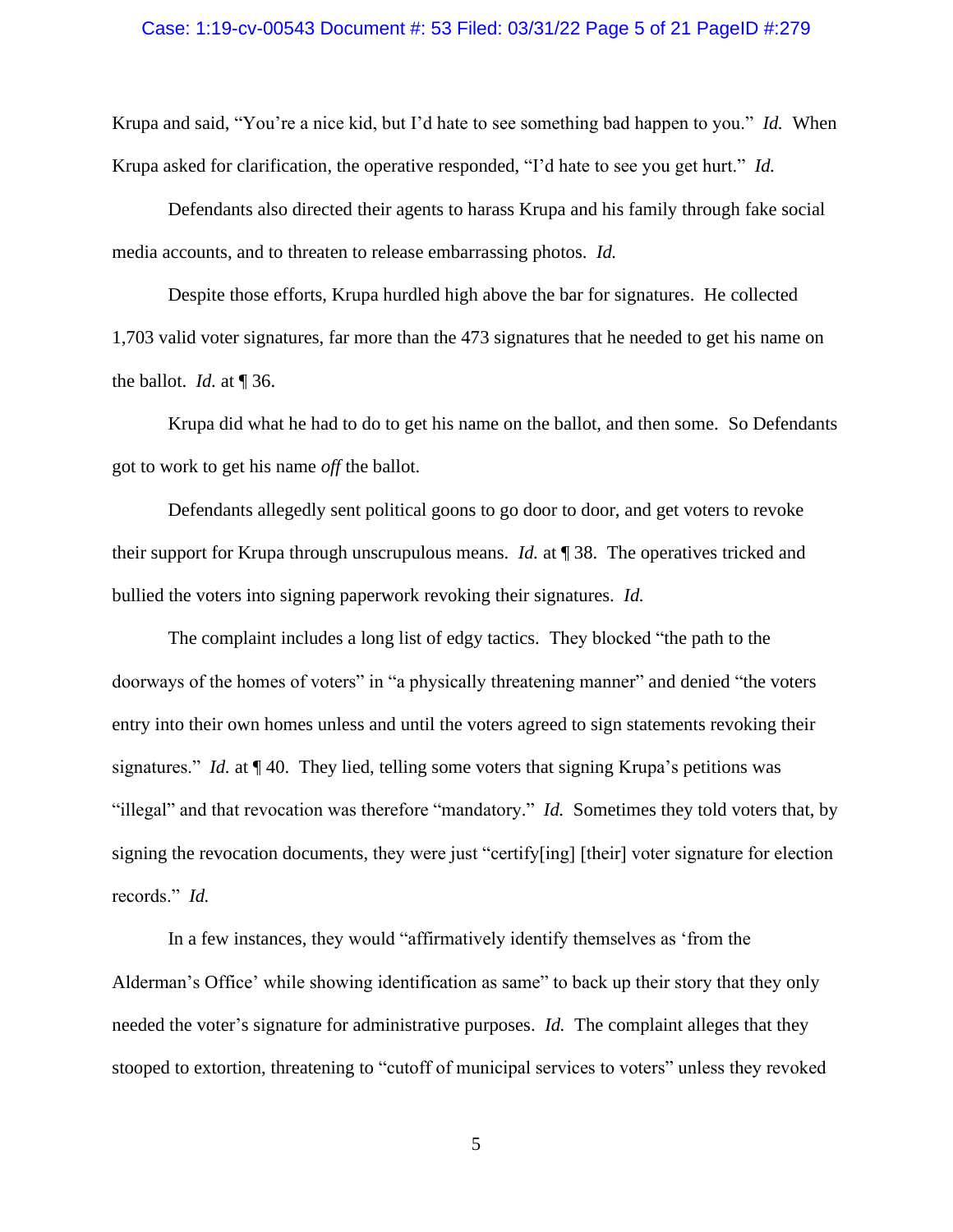### Case: 1:19-cv-00543 Document #: 53 Filed: 03/31/22 Page 6 of 21 PageID #:280

their signatures. *Id.* And they were persistent, coming back multiple times "even after the first request was refused." *Id.*

That trickery was both too successful, and not successful enough. Recall that Krupa received 1,703 signatures. Defendants gathered revocations, and overshot the target.

Defendants challenged Krupa's petitions by filing 2,796 statements by voters claiming that they had signed Krupa's petitions and wished to revoke their support. *Id.* at ¶ 42. But only 187 statements came from people who had actually signed Krupa's petitions, meaning the petitions to get him on the ballot. *Id.* at ¶ 43. The remaining 2,609 of the 2,796 revocations came from people who had never supported Krupa in the first place. *Id.*

So, of the 1,703 original signatories, 187 voters withdrew their support, leaving a total of 1,516 valid signatures. That's more than a thousand signatures more than Krupa needed to get on the ballot.

Pause on those numbers for a second. Krupa received signatures from 1,703 voters. Later, Defendants filed statements from 2,796 voters, expressing a desire to revoke their signatures. More people wanted to revoke their support (2,796) than had supported him in the first place (1,703).

Only 187 of the 2,796 people who expressed a desire to revoke their signatures had, in fact, signed to get Krupa on the ballot. Someway somehow, 2,609 people signed something saying that they wanted to revoke signatures on documents that they had never signed.

On a human level, one can imagine that the political lackeys felt pretty pleased with themselves when they turned in 2,796 signatures from voters that purported to revoke support for Krupa. It's a lot of work to go door to door to get signatures, and collecting so many signatures undoubtedly took lots of time and effort. One can only imagine how they felt when they realized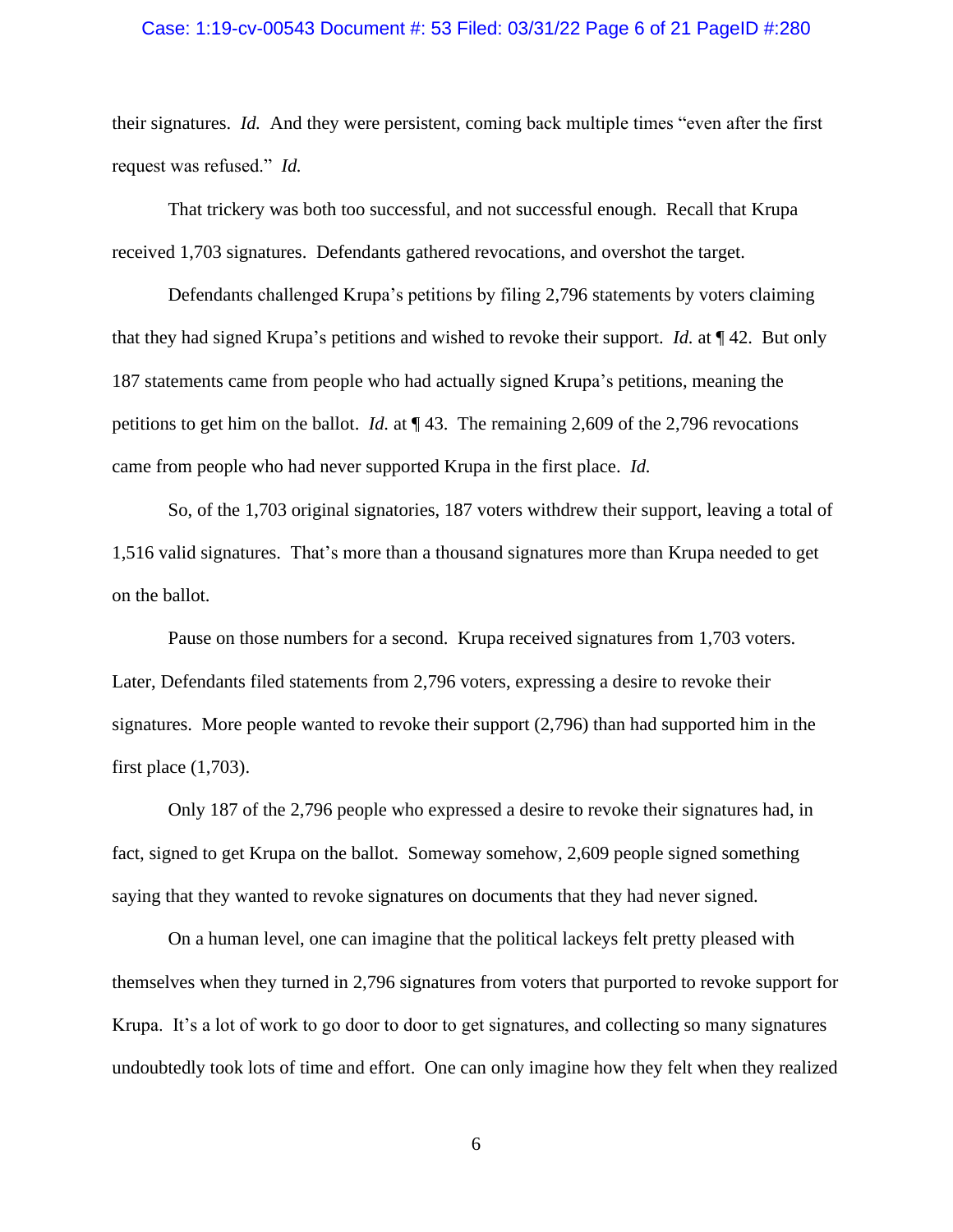### Case: 1:19-cv-00543 Document #: 53 Filed: 03/31/22 Page 7 of 21 PageID #:281

that their attempt to railroad Krupa had gotten them nowhere. It must have been deflating to see 2,609 phony revocations go down the drain.

The record doesn't include any additional details about how 2,609 people signed something saying that they revoked their support for Krupa when they had never supported him in the first place. But in any event, Plan B flopped badly. Defendants withdrew their objection. *Id.* at ¶ 45.

Krupa landed safely on the ballot, and he hit the campaign trial.

A few weeks before election day, Krupa filed this lawsuit. *See* Cplt. (Dckt. No. 1). He sued Madigan, Quinn, and their respective organizations (*i.e.*, Thirteenth Ward Democratic Organization, and Citizens for Marty Quinn).

Krupa brought nine federal claims, including free speech and equal protection claims against each defendant (for a total of eight claims), plus a conspiracy claim. The complaint also includes two claims under the Illinois Election Code.

On election day, Krupa's name appeared on the ballot next to Quinn's. The voters had the final say, and it wasn't close. Krupa received only 1,746 votes to Quinn's 10,759 votes. Quinn won re-election with 86.04% of the vote. *See* Mtn. to Dismiss, at 2 (Dckt. No. 14). 2

<sup>&</sup>lt;sup>2</sup> The Court takes judicial notice of the election results under Federal Rule of Evidence 201(b)(2). The election results are accurately and readily determined from the City of Chicago's Board of Election Commissioner's website. *See* 2019 Municipal General Election Results, Chicago Board of Election Commissioners,<https://chicagoelections.gov/en/election-results-specifics.asp> (last visited Mar. 31, 2022). And election results are an appropriate subject of judicial notice. *See Bowen v. Bd. of Election Comm'rs of City of Chicago*, 2017 WL 3334854, at \*5 (N.D. Ill. 2017) (taking judicial notice of alderman election results obtained from the City of Chicago's Board of Election Commissioner's website); *see also Badillo v. City of Stockton*, 956 F.2d 884, 887 n.1 (9th Cir. 1992) ("We have held that election results are an appropriate subject of judicial notice."). A vote tally is a public record.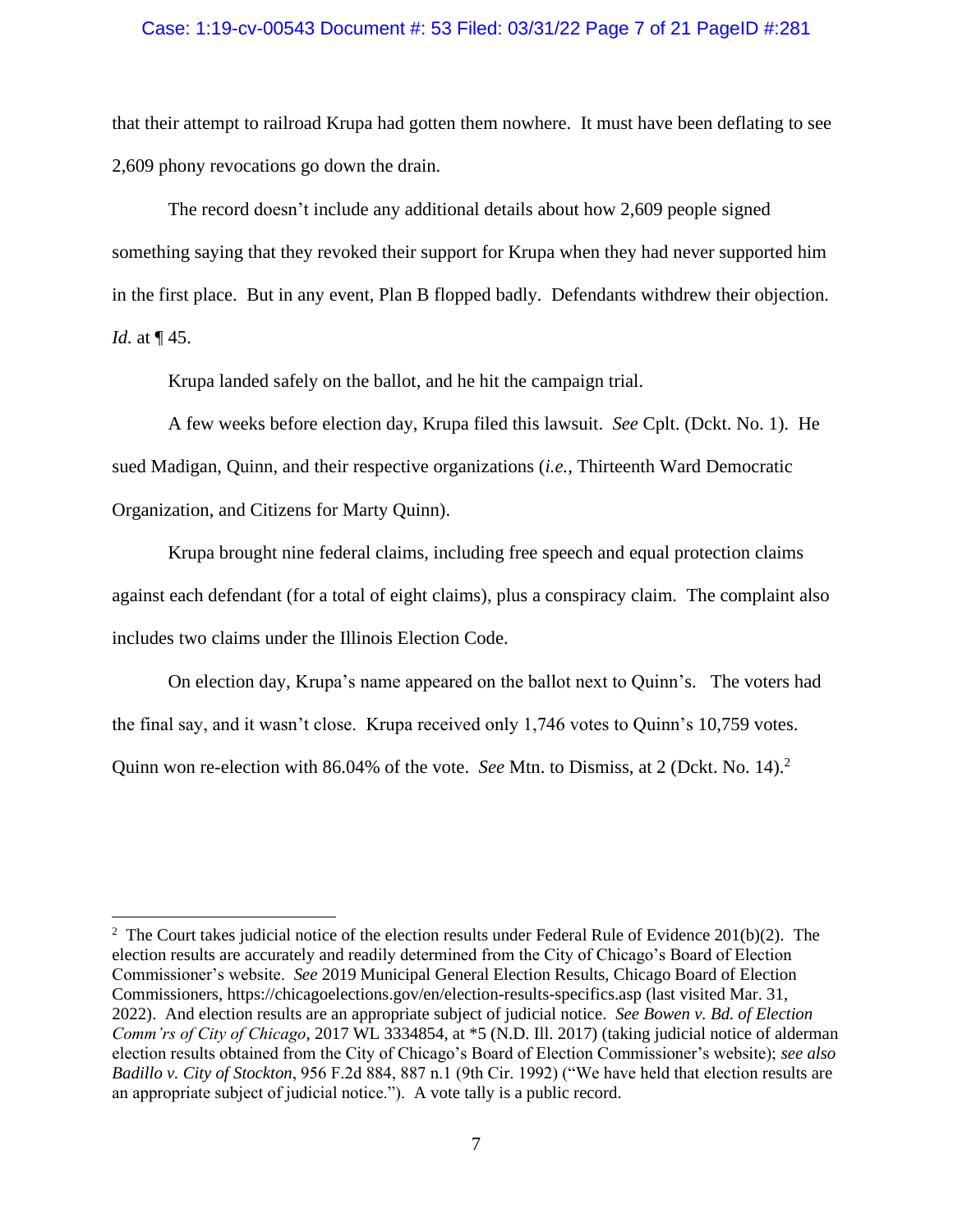# Case: 1:19-cv-00543 Document #: 53 Filed: 03/31/22 Page 8 of 21 PageID #:282

The complaint requested damages, not equitable relief. Krupa isn't trying to get an injunction, so the complaint is not moot, even though the election is over. *Cf. Krislov v. Yarbrough*, 988 F.3d 975, 977–78 (7th Cir. 2021).

Defendants later moved to dismiss Krupa's claims. They moved to dismiss his federal claims for failure to state a claim. And in the event that the Court dismisses the section 1983 claims, they ask the Court to decline supplemental jurisdiction and dismiss the state law claims.

Months later, the case was reassigned to this Court as part of the initial allocation of cases. After reading the complaint, this Court invited Krupa to file a toned-down version, in keeping with the spirit of Rule 12(f). *See* 10/28/2019 Order (Dckt. No. 34). The original complaint included some inflammatory language, such as the allegation that Krupa was "on the attack" and would end the "vicious" and "rapacious reign" of corrupt politicians. *See* Cplt., at 1– 2 (Dckt. No. 1). It also included a call to political arms (so to speak), encouraging his fellow Chicagoans to "follow the lead of David Krupa" to end the "Chicago Machine." *Id.* at 1. Political speeches are best delivered outside the courthouse.

Krupa later filed an amended complaint, which is now before the Court. *See* Am. Cplt. (Dckt. No. 36). His amended complaint brings the same claims as his original complaint. The amended complaint is less inflammatory, but it fails to state a claim.

### **Legal Standard**

A motion to dismiss under Rule 12(b)(6) challenges the sufficiency of the complaint, not the merits of the case. *See* Fed. R. Civ. P. 12(b)(6); *Gibson v. City of Chicago*, 910 F.2d 1510, 1520 (7th Cir. 1990). In considering a motion to dismiss, the Court must accept as true all wellpleaded facts in the complaint and draw all reasonable inferences in the plaintiff's favor. *See AnchorBank, FSB v. Hofer*, 649 F.3d 610, 614 (7th Cir. 2011). To survive, the complaint must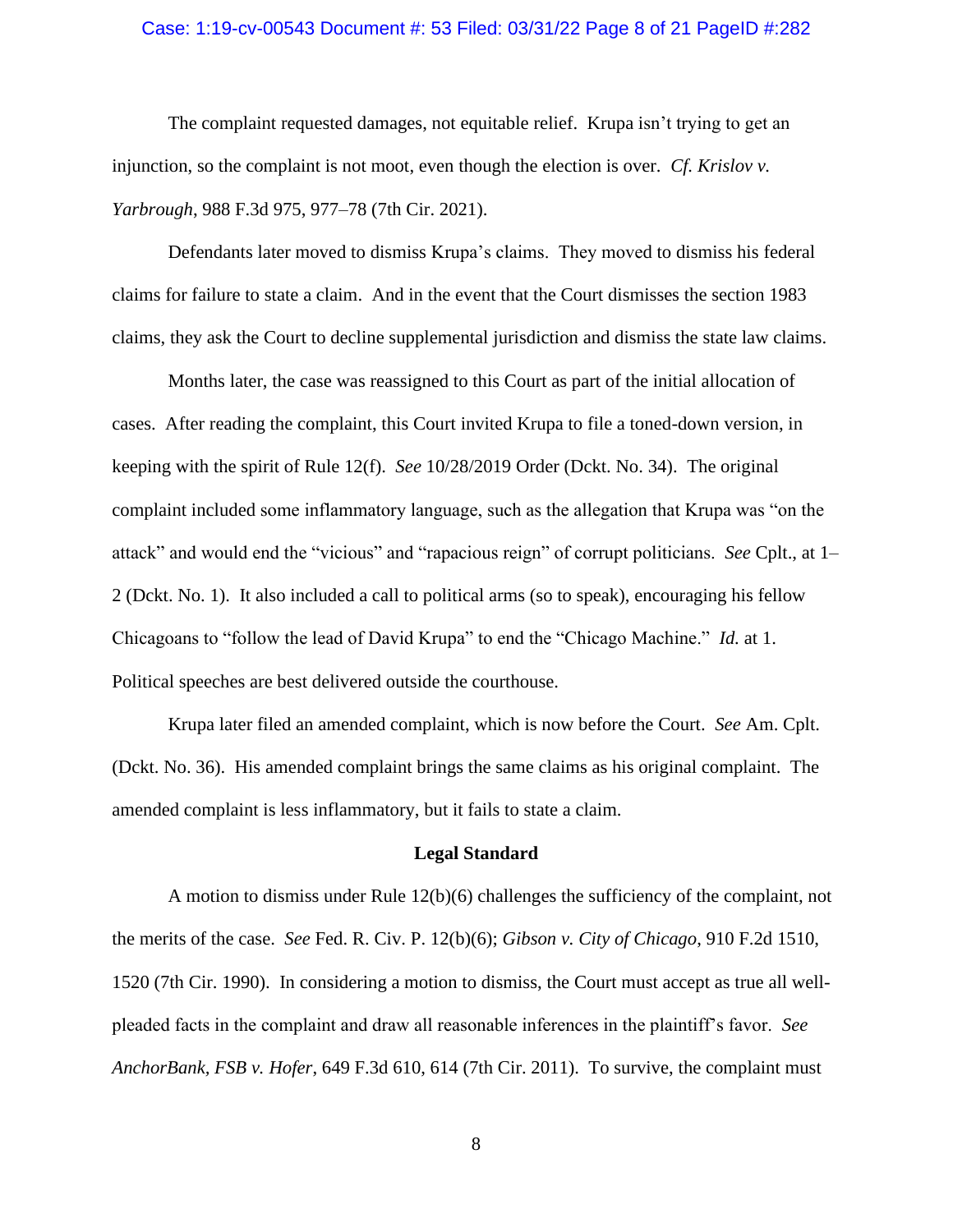# Case: 1:19-cv-00543 Document #: 53 Filed: 03/31/22 Page 9 of 21 PageID #:283

give the defendant fair notice of the basis for the claim, and it must be facially plausible. *See Ashcroft v. Iqbal*, 556 U.S. 662, 678 (2009); *see also Bell Atl. Corp. v. Twombly*, 550 U.S. 544, 555 (2007). "A claim has facial plausibility when the plaintiff pleads factual content that allows the court to draw the reasonable inference that the defendant is liable for the misconduct alleged." *Iqbal*, 556 U.S. at 678.

### **Analysis**

### **I. Section 1983 Claims (Counts I–IX)**

Defendants moved to dismiss Krupa's section 1983 claims for failure to state a claim. *See* Mtn. to Dismiss (Dckt. No. 14). They make several arguments, but the primary argument is about the lack of state action.

"Section 1983 addresses only *state* action." *L.P. v. Marian Catholic High School*, 852 F.3d 690, 697 (2017) (emphasis in original). The statute provides that "[e]very person who, under color of any statute, ordinance, regulation, custom, or usage, of any State . . . subjects, or causes to be subjected, any citizen of the United States or other person within the jurisdiction thereof to the deprivation of any rights, privileges, or immunities secured by the Constitution and laws, shall be liable to the party injured." *See* 42 U.S.C. § 1983. The text expressly includes a requirement that the defendant acted under color of law. *See Brentwood Acad. v. Tenn. Secondary Sch. Athletic Ass'n*, 531 U.S. 288, 295–96 (2001); *Lugar v. Edmondson Oil Co., Inc.*, 457 U.S. 922, 930–35 (1982); *Wilson v. Price*, 624 F.3d 389, 392 (7th Cir. 2010).

That statutory requirement stems from basic constitutional principles. Congress passed section 1983 "for the express purpose of 'enforc[ing] the Provisions of the Fourteenth Amendment,'" by giving citizens a private right of action. *See Lugar*, 457 U.S. at 934. Most constitutional rights, including those rights secured by the Fourteenth Amendment, "are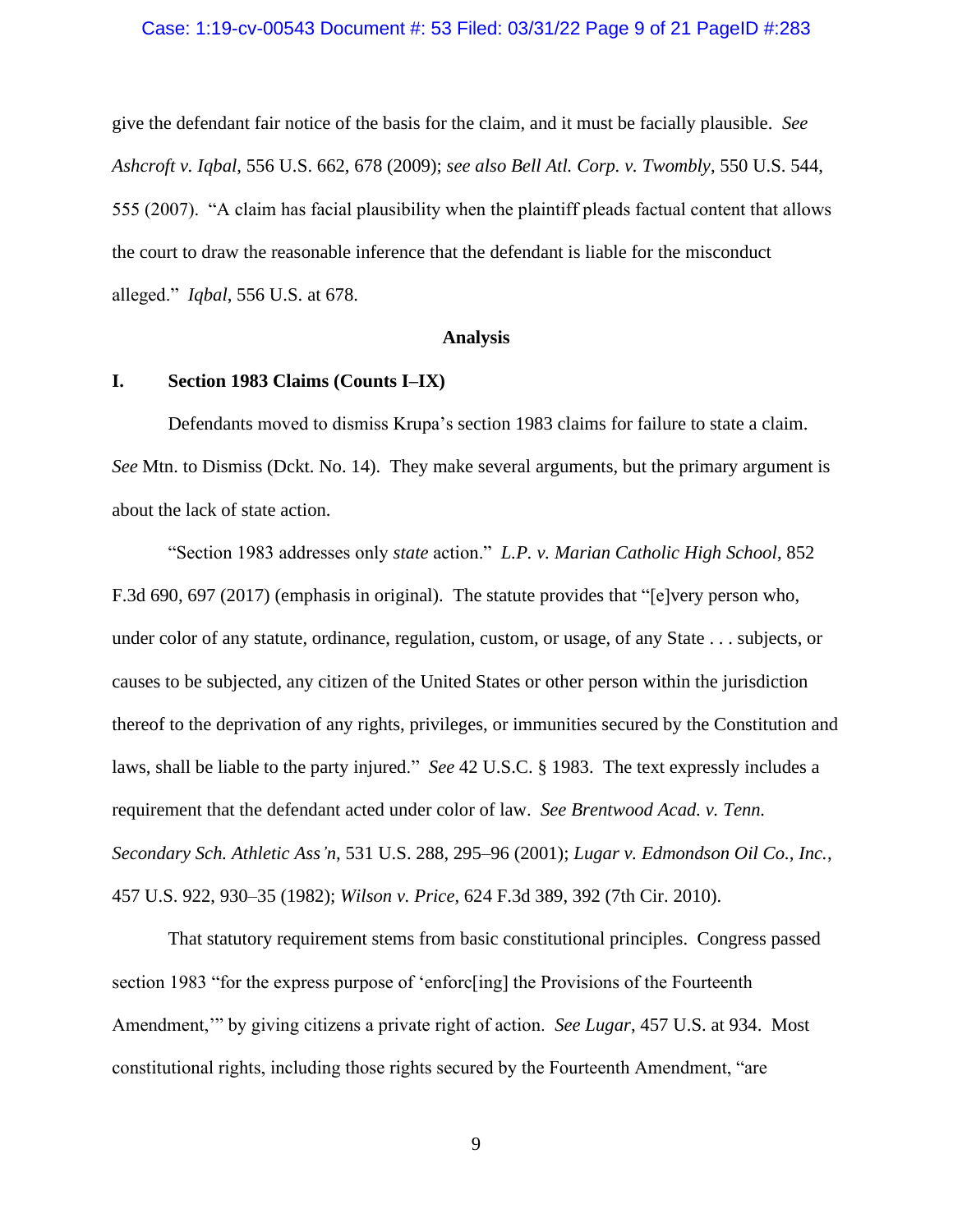### Case: 1:19-cv-00543 Document #: 53 Filed: 03/31/22 Page 10 of 21 PageID #:284

protected only against infringement by government." *Id.* at 936. Purely private conduct, "however discriminatory or wrongful," does not violate the Fourteenth Amendment. *Id.* (citing *Jackson v. Metro. Edison Co.*, 419 U.S. 345, 349 (1974)); *see Spiegel v. McClintic*, 916 F.3d 611, 616 (7th Cir. 2019); *see also Hallinan v. Fraternal Order of Police of Chicago Lodge No. 7*, 570 F.3d 811, 815 (7th Cir. 2009) ("The First and Fourteenth Amendments to the Constitution protect citizens from conduct by the government, but not from conduct by private actors no matter how egregious that conduct might be."). "Whether this is good or bad policy, it is a fundamental fact of our political order." *See Lugar*, 457 U.S. at 936.

To qualify as conduct "under color of law," an action must be "fairly attributable to the State." *Id.* at 937. "State action may be found if, though only if, there is such a 'close nexus between the State and the challenged action' that seemingly private behavior 'may be fairly treated as that of the State itself.'" *Brentwood Acad.*, 531 U.S. at 295 (citation omitted).

"What is fairly attributable [to the state] is a matter of normative judgment, and the criteria lack rigid simplicity." *Id.* Courts may consider any relevant factual matter, and no single fact is necessary or sufficient. *Id.* The conduct of private actors can constitute state action in a number of different situations. *See Hallinan*, 570 F.3d at 815 ("The Supreme Court has identified numerous situations when private conduct takes on the color of law.") (providing a list of examples); *see also Jackson*, 419 U.S. at 349–50 ("While the principle that private action is immune from the restrictions of the Fourteenth Amendment is well established and easily stated, the question whether particular conduct is 'private,' on the one hand, or 'state action,' on the other, frequently admits of no easy answer.") (citation omitted); *Marian Catholic High School*, 852 F.3d at 696 ("A private person acts under color of state law when she is a willful participant in joint action with the State or its agents.") (cleaned up).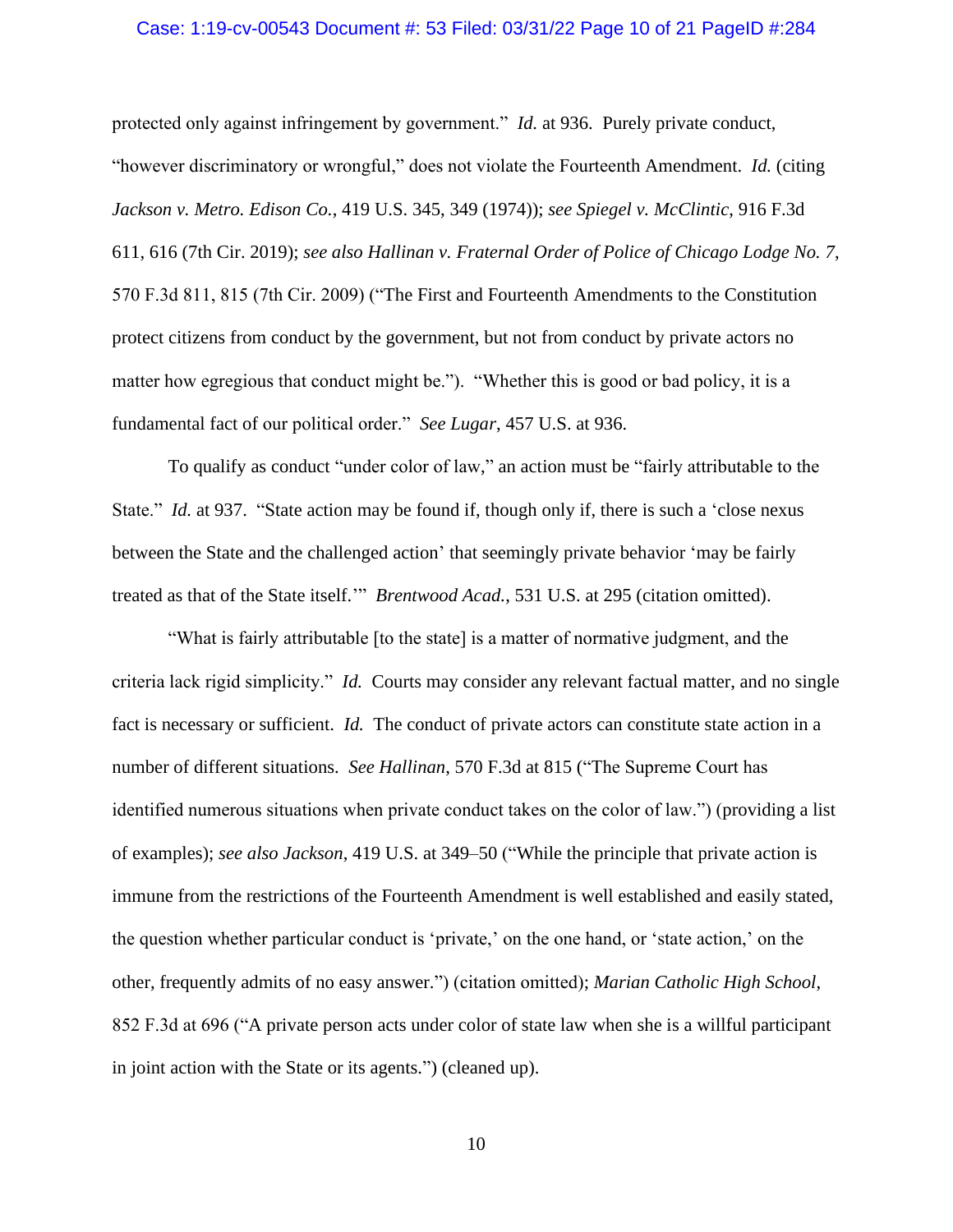# Case: 1:19-cv-00543 Document #: 53 Filed: 03/31/22 Page 11 of 21 PageID #:285

People wear different hats at different times. Not every act by a public official is state action. Public officials have private lives, too. Sometimes they act in a private capacity. That is, a public official has a personal life (like anyone else), and that private conduct does not become state action just because the person in question happens to be a public official. *See DiDonato v. Panatera*, 24 F.4th 1156, 1160, 1161 (7th Cir. 2022) ("[I]t is equally well settled that a 'mere assertion that one is a state officer does not necessarily mean that one acts under color of state law.' . . . That the defendant is a state employee is not enough.") (quoting *Gibson*, 910 F.2d at 1516). And on the flipside, private parties can sometimes qualify as state actors. *See, e.g.*, *Hallinan*, 570 F.3d at 815; *Spiegel*, 916 F.3d at 616. It all depends on the situation.

Krupa has three basic theories for why Defendants' actions are "fairly attributable to the State." *See Lugar*, 457 U.S. at 937.

First, Krupa argues that Quinn and Madigan acted in their public roles as an alderman and as a state representative, respectively, when they violated his rights. *See* Pl.'s Resp. to Mtn. to Dismiss, at 6–7 (Dckt. No. 22-1). Second, he argues that, even if they were acting outside their public roles, Quinn and Madigan have a monopoly on political power in the ward, so their actions supplanted core state functions. *Id.* at 6–10. And third, he argues that if Quinn and Madigan engaged in state action, then the two organizations (Thirteenth Ward and Citizens for Quinn) did too, because their actions are intertwined. *See* Am. Cplt., at ¶¶ 71, 81, 109, 119 (Dckt. No. 36).

The Court only needs to address the first and third arguments. The complaint includes enough to allege that Quinn and Madigan acted in a public capacity, at least in part. Some (but not all) of the actions could constitute state action. As a result, their organizations are state actors, too.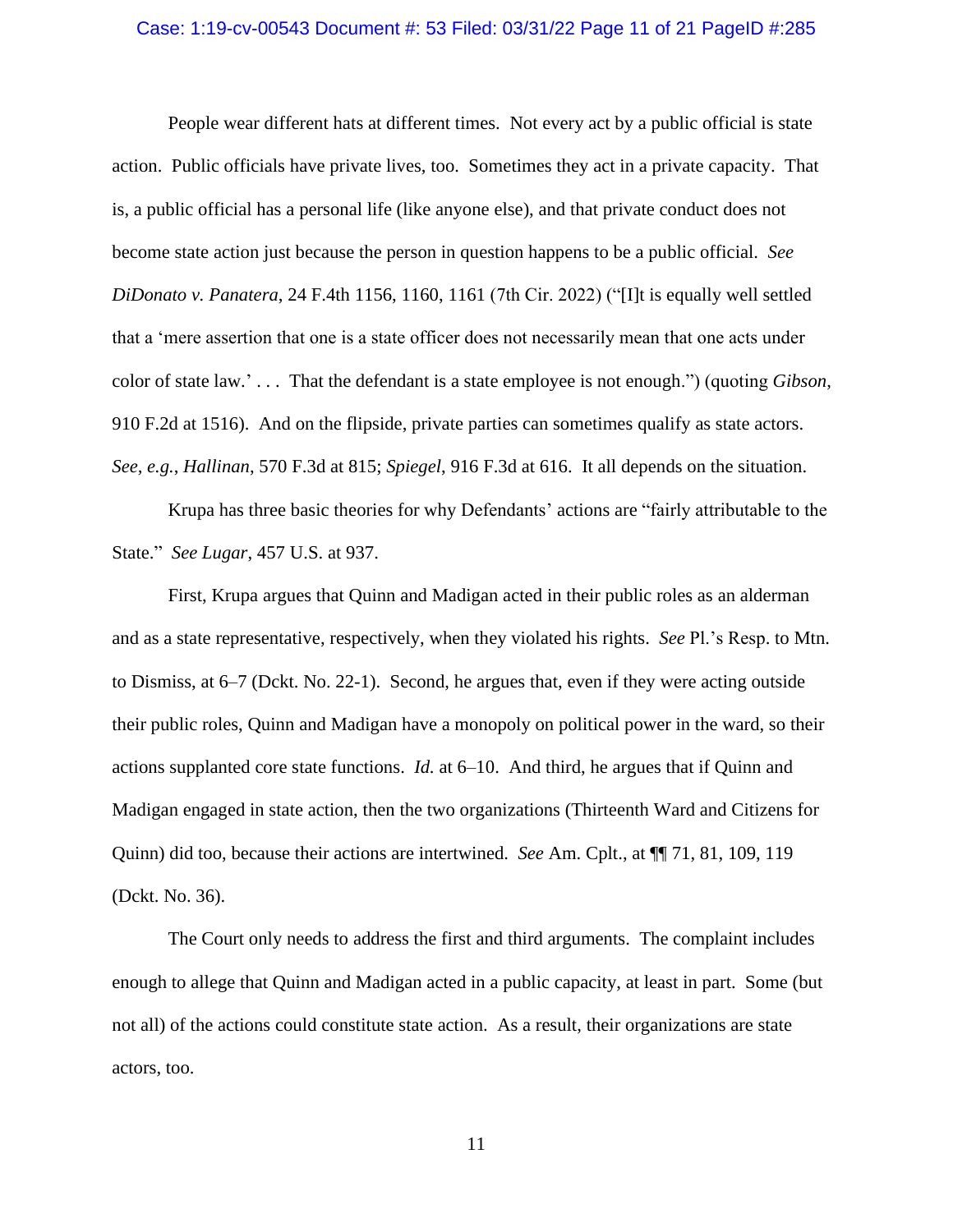# Case: 1:19-cv-00543 Document #: 53 Filed: 03/31/22 Page 12 of 21 PageID #:286

But in the end, it doesn't matter. Defendants did not deprive Krupa of a federal right, so the complaint fails to state a claim. He got on the ballot, despite the dirty tricks.

#### **A. Madigan and Quinn: Public Roles**

First, Krupa alleges that Madigan and Quinn acted under color of law because they are state officials. That's a step in the right direction, but standing alone, it doesn't get Krupa all the way there.

Oftentimes, an actor "is an officer or employee of state government, and it is easy to conclude that the person's actions are fairly attributable to the state." *Rodriguez v. Plymouth Ambulance Serv.*, 577 F.3d 816, 823 (7th Cir. 2009). But not every action taken by a state official or employee is attributable to the state. "Section 1983 does not cover disputes between private citizens, even if one happens to be an officer." *Plaats v. Barthelemy*, 641 F. App'x 624, 626–27 (7th Cir. 2016); *Wilson*, 624 F.3d at 392 ("Not every action by a state official or employee is to be deemed as occurring 'under color' of state law.") (citation omitted).

"To plead that a defendant acted under color of state law, a § 1983 plaintiff must allege that a defendant's invocation of state authority in one way or another facilitated or enabled the alleged misconduct." *DiDonato*, 24 F.4th at 1161; *see also Honaker v. Smith*, 256 F.3d 477, 484 (7th Cir. 2001) ("Action is taken under color of state law when it involves a misuse of power, possessed by virtue of state law and made possible only because the wrongdoer is clothed with the authority of state law.") (cleaned up); *West v. Atkins*, 487 U.S. 42, 49–50 (1988) ("It is firmly established that a defendant in a § [1983](https://1.next.westlaw.com/Link/Document/FullText?findType=L&pubNum=1000546&cite=42USCAS1983&originatingDoc=I1786319b9c1f11d993e6d35cc61aab4a&refType=LQ&originationContext=document&transitionType=DocumentItem&ppcid=2d4dd18494d94dccaa3591bc4d7a4aa2&contextData=(sc.UserEnteredCitation)) suit acts under color of state law when he abuses the position given to him by the State. Thus, generally, a public employee acts under color of state law while acting in his official capacity or while exercising his responsibilities pursuant to state law.").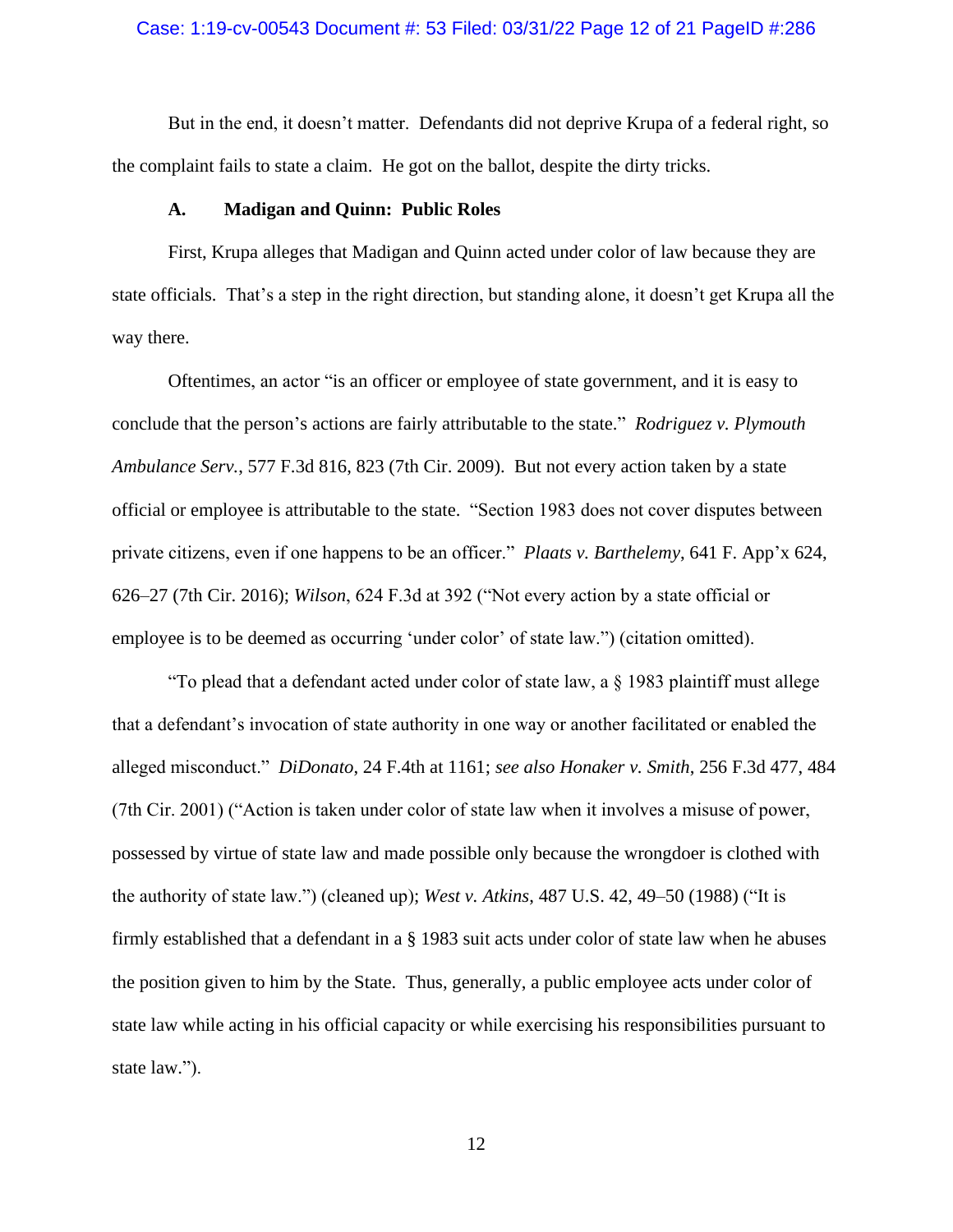### Case: 1:19-cv-00543 Document #: 53 Filed: 03/31/22 Page 13 of 21 PageID #:287

Officials who act "without the cloth of state authority" do not act under color of state law, and therefore cannot be held liable under section 1983. *See DiDonato*, 24 F.4th at 1161 (quoting *Hughes v. Meyer*, 880 F.2d 967, 971 (7th Cir. 1989)); *see also Latuszkin v. City of Chicago*, 250 F.3d 502, 506 (7th Cir. 2001) ("[T]he complaint makes no allegation that Wilson was engaged in police activity, that he displayed any police power, or that he possessed any indicia of his office at the time of the accident. Because Wilson was engaged in entirely private behavior at the time of the accident, there is no claim for the violation of due process under *DeShaney*.").

A government official's duties under state law provide a starting point when determining whether his actions were *state* actions. *See Wilson*, 624 F.3d at 392 ("A state officer's conduct does not constitute acting under color of state law unless it is 'related in some way to the performance of the duties of the state office.'") (citing *Honaker*, 256 F.3d at 484–85). Courts first look to state law to determine the state actor's duties, before asking whether the alleged conduct is sufficiently related to one of those official duties. *Id.*; *see also Barnes v. City of Centralia*, 943 F.3d 826, 831 (7th Cir. 2019).

In the complaint at hand, it is not always easy to separate public action and private action. Perhaps by design. The complaint alleges that Madigan exercised enormous power, in governmental and political capacities. *See, e.g.*, Am. Cplt., at ¶¶ 11–16, 46 (Dckt. No. 36).

He wore two of the biggest hats in the state. He was the Speaker of the House, and he was the kingmaker of the Democratic Party. He controlled the purse – the public coffers, and political war chests – and he controlled the people in power, too. The complaint does not draw a bright line where the public power ends, and where the private power begins.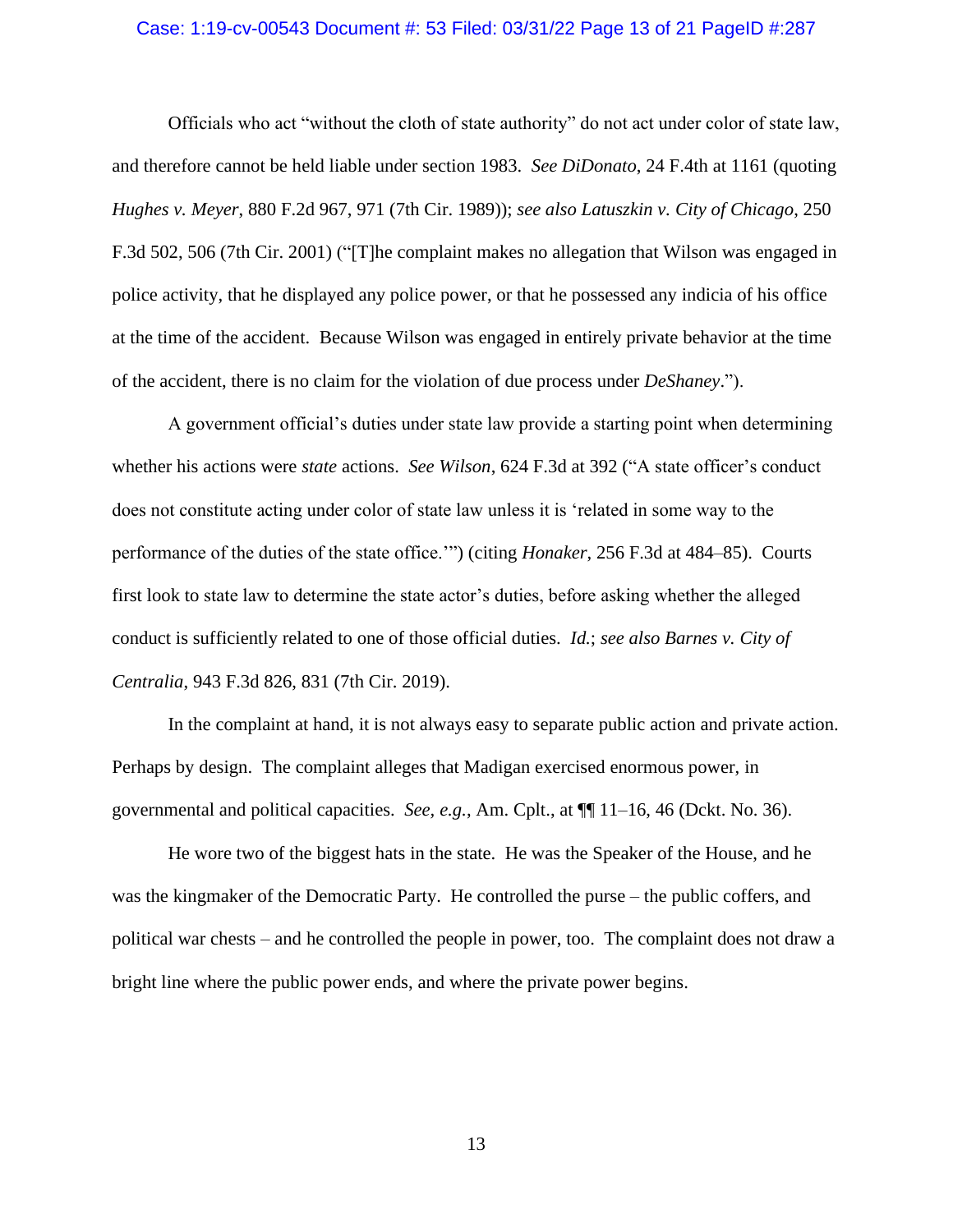### Case: 1:19-cv-00543 Document #: 53 Filed: 03/31/22 Page 14 of 21 PageID #:288

Worse yet, the complaint refers obliquely to the "agents and operatives" of Madigan and Quinn. *See id.* at ¶¶ 34, 40. They could be *government* operatives, or they could be *political*  operatives. The complaint blurs them together.

By and large, the conduct alleged in the complaint is not related to the official duties of Quinn or Madigan. Most of the conduct is about running for office – and dirty tricks in connection with running for office. But running for office is not state action.

True, legislating was a big part of their jobs, and Quinn and Madigan needed to win reelection to continue legislating. But campaigning for reelection is private activity, unrelated to an official's state-sanctioned duties*. See, e.g.*, *Libertarian Party of Ohio v. Husted*, 831 F.3d 382, 396 (6th Cir. 2016) (concluding that members of Ohio Governor John Kasich's campaign staff were acting on behalf of Kasich in a private capacity, not "on behalf of the governor's office"); *Federer v. Gephardt*, 363 F.3d 754, 757 (8th Cir. 2004) (dismissing a complaint about campaign activity for failing to allege a state action because the complaint alleged only "that the defendants acted on behalf of [a Congressman] as a political candidate and private person," not as a government official). It is not an official responsibility to preserve one's power, or lengthen one's tenure in office.

An elected official runs for office to become part of the government. But it is not a government duty *to run* for office. The state *qua* state is indifferent to who sits in the seats. The job of an elected official is not to campaign to remain an elected official. It's how you get there, but it's not part of the job.

Kneecapping your political opponent is not state action, either, unless the bad acts involve the use or invocation of government power. So, sending a government worker to do a political misdeed could count as state action. And sending a political operative to create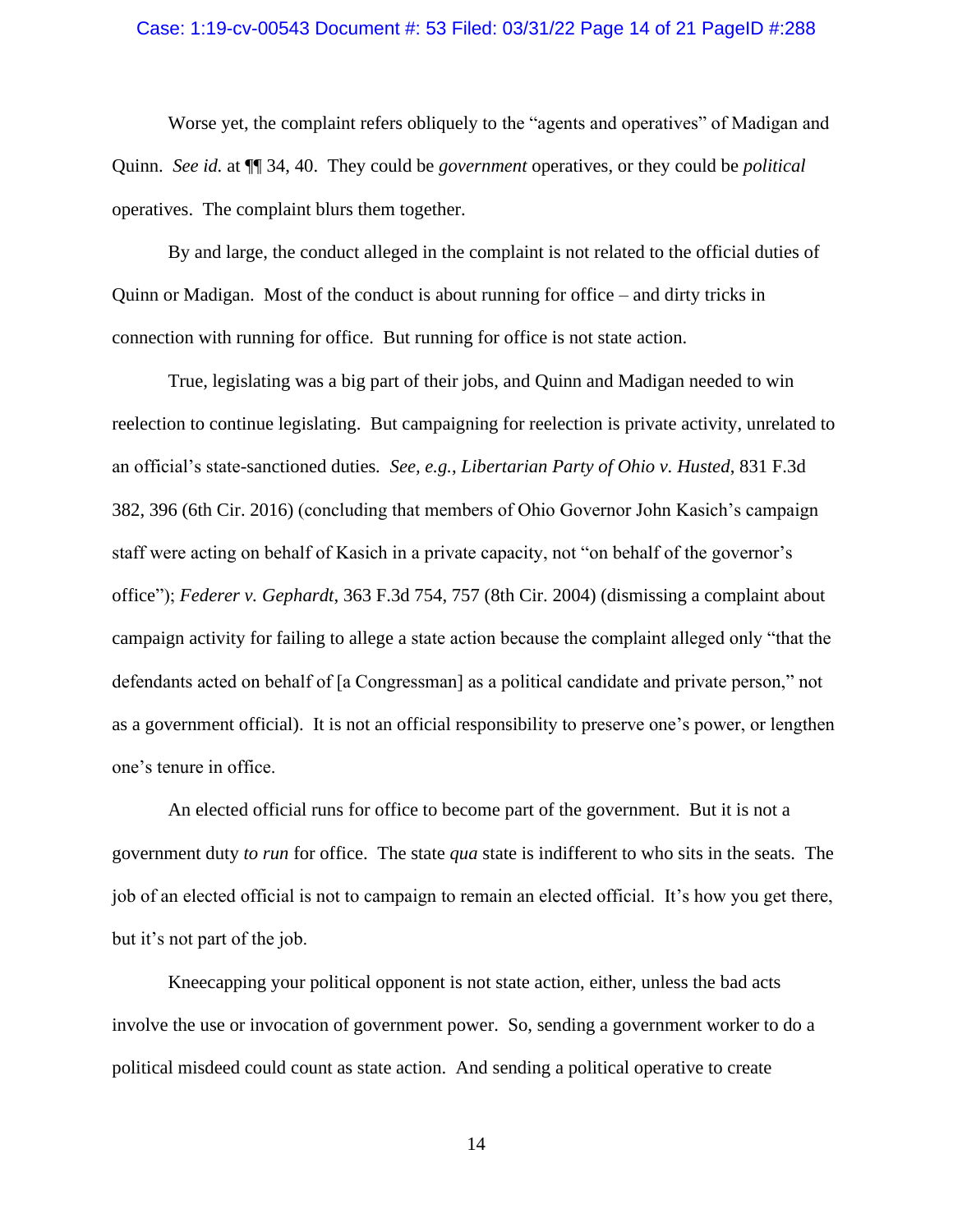# Case: 1:19-cv-00543 Document #: 53 Filed: 03/31/22 Page 15 of 21 PageID #:289

mischief could constitute state action, too, if the underling receives instructions to invoke the power of the state. If the person is actually wearing a public hat, or purports to wear a public hat, that wardrobe counts as state action.

An official's invocation of state authority can be sufficient, on its own, to transform his or her actions into state actions. *See Robinett v. City of Indianapolis*, 894 F.3d 876, 881–82 (7th Cir. 2018) ("Action taken by a state official who is cloaked with official power and who purports to be acting under color of official right is taken under color of state law whether or not the action is in fact in excess of the authority actually delegated to the official.") (quoting *Lopez v. Vanderwater*, 620 F.2d 1229 (7th Cir. 1980)) (cleaned up).

The question is not whether the acts fell within the official's job duties. A public official can engage in state action even if the official oversteps the boundaries of the job. *See Screws v. United States*, 325 U.S. 91, 111 (1995) ("It is clear that under 'color' of law means under 'pretense' of law. Thus acts of officers in the ambit of their personal pursuits are plainly excluded. Acts of officers who undertake to perform their official duties are included whether they hew to the line of their authority or overstep it."); *Plaats*, 641 F. App'x at 627. The question is whether the official *invoked* state authority and, under the guise of that authority, "facilitated or enabled the alleged misconduct." *See DiDonato*, 24 F.4th at 1161; *cf. Wilson*, 624 F.3d at 394 ("The cases in which we have found that an official's conduct may constitute state action even when the conduct exceeds the official's grant of authority are of no assistance to the plaintiffs here. . . . The complaint is devoid of any allegation that Price bore any indicia of his position as an alderman or that he invoked his aldermanic office in any way, even to identify himself as an alderman at any point during the confrontation.").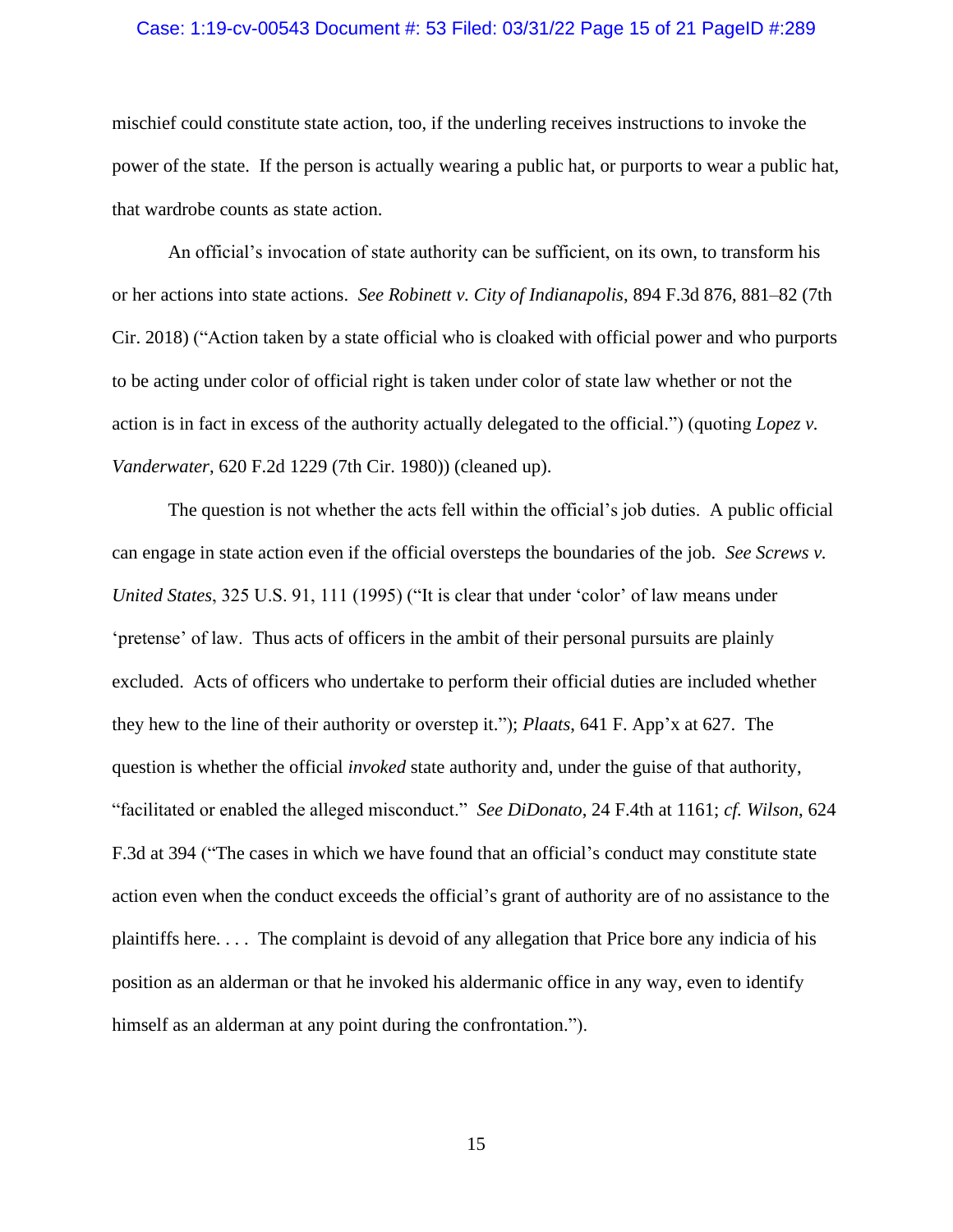# Case: 1:19-cv-00543 Document #: 53 Filed: 03/31/22 Page 16 of 21 PageID #:290

Here, it is useful to separate the conduct before Krupa got on the ballot, and the conduct after Krupa got on the ballot. That is, it is helpful to consider the attempts to keep Krupa from getting signatures, and the attempts to obtain revocations of those signatures. Think of it as Plan A and Plan B. Plan A is about keeping Krupa from getting *on* the ballot, and Plan B is about getting Krupa *off* the ballot.

Plan A involved the attempt to keep Krupa from getting *on* the ballot by interfering with his efforts to collect signatures. On that score, the complaint does not include sufficient facts to give rise to an inference of state action. The complaint does not allege that the Defendants acted in the capacity as public officials. They did not exercise any public power, or exert their governmental authority in any way. And their lackeys did not invoke public power, either. They harassed Krupa, but did not purport to act as agents of the state. *See* Am. Cplt., at ¶¶ 33–36 (Dckt. No. 36) (entitled "Defendants' Initial Conspiracy" to keep him from getting signatures).

Plan B involved the attempt to get Krupa *off* the ballot, and it yields a different answer. *Id.* at  $\P$  37–40 (entitled "Defendants' Extended Conspiracy" to obtain revocations). The complaint alleges that the operatives clothed themselves with the authority of the state (at least in part) when they obtained revocations from the voters. The agents affirmatively identified themselves as "from the Alderman's Office" while flashing government IDs. *Id.* at ¶ 40.

Standing alone, that allegation might not be enough to rise to the level of state action. *Cf. Askew v. Bloemker,* 548 F.2d 673, 677 (7th Cir. 1976) ("[M]ere assertion that one is a state officer does not . . . mean that one is acting under color of state law."). What does it mean that the agents identified themselves as people from the alderman's office? The government office, or the campaign office?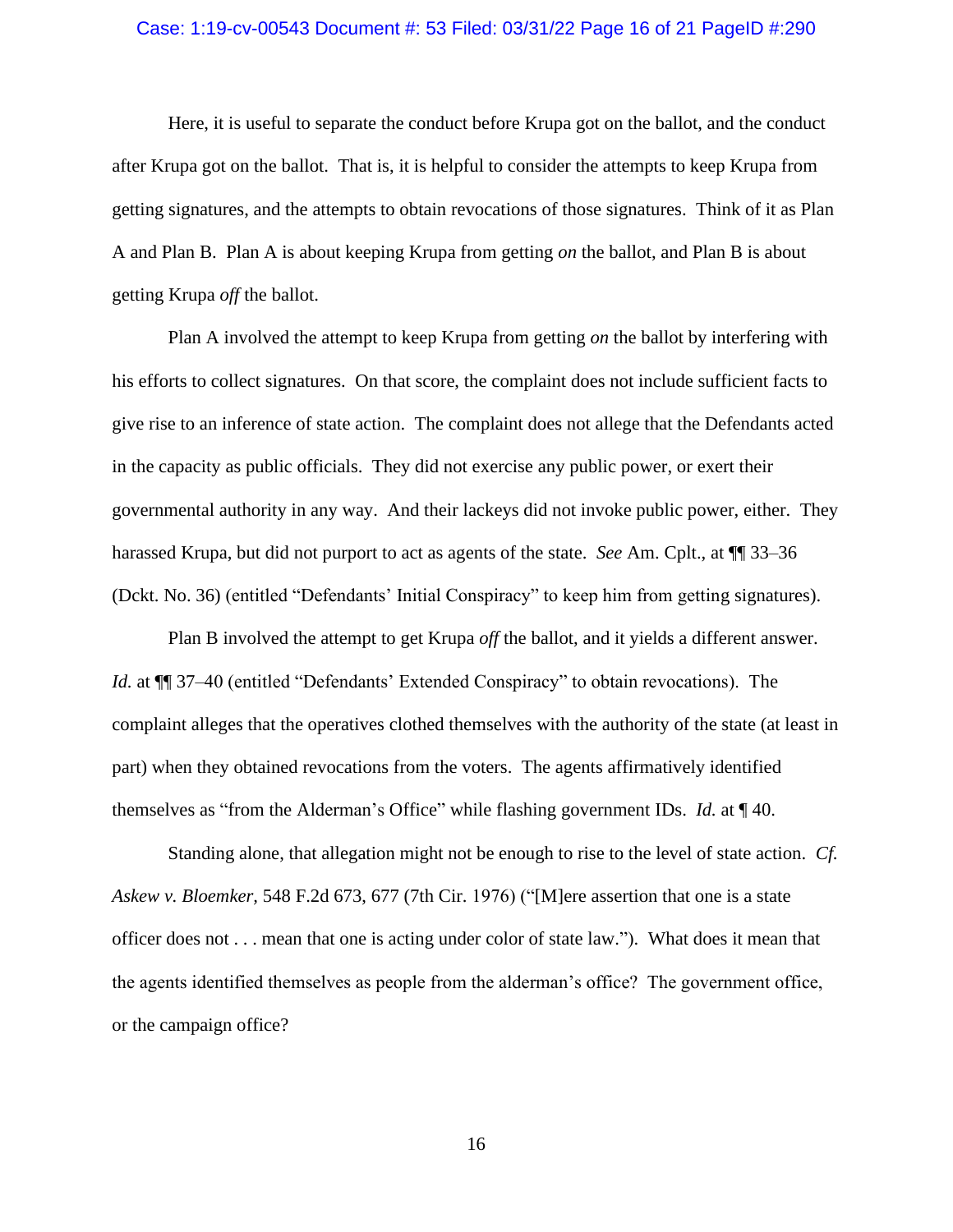### Case: 1:19-cv-00543 Document #: 53 Filed: 03/31/22 Page 17 of 21 PageID #:291

But the operatives did more. They showed government IDs, and then threatened to withhold municipal services. *See* Am. Cplt., at ¶ 40 (Dckt. No. 36); *see also id.* at ¶ 20 (alleging that an alderman has control over city services). Defendants sent agents to "threaten a cutoff of municipal services to voters in the 13th Ward who signed Nomination Petitions for [Krupa] if they would not sign documents revoking their signatures on Nomination Petitions of [Krupa]." *Id.* at  $\P$  40.

This isn't a case of state actors merely showing government IDs. The agents threatened to withhold public services. That's public action, not private action. The state controls the public purse, and all of the services that it can buy.

Viewed in a light favorable to Krupa, the complaint alleges that the agents invoked state power to facilitate their attempt to derail Krupa's candidacy. *See Honaker*, 256 F.3d at 484; *see also DiDonato*, 24 F.4th at 1161. Krupa has therefore alleged state action, at least when he alleges that they threatened to withhold public services.

### **B. The Organizations**

Finally, Krupa alleges that two private organizations – Thirteenth Ward, and Citizens for Marty Quinn – acted under the color of law.

"[A] private entity can qualify as a state actor in a few limited circumstances – including, for example, (i) when the private entity performs a traditional, exclusive public function; (ii) when the government compels the private entity to take a particular action; or (iii) when the government acts jointly with the private entity." *Manhattan Cmty. Access Corp. v. Halleck*, 139 S. Ct. 1921, 1928 (2019).

Krupa's allegations fall into the third circumstance, meaning "when the government acts jointly with the private entity." *Id.* In other words, when a private organization is sufficiently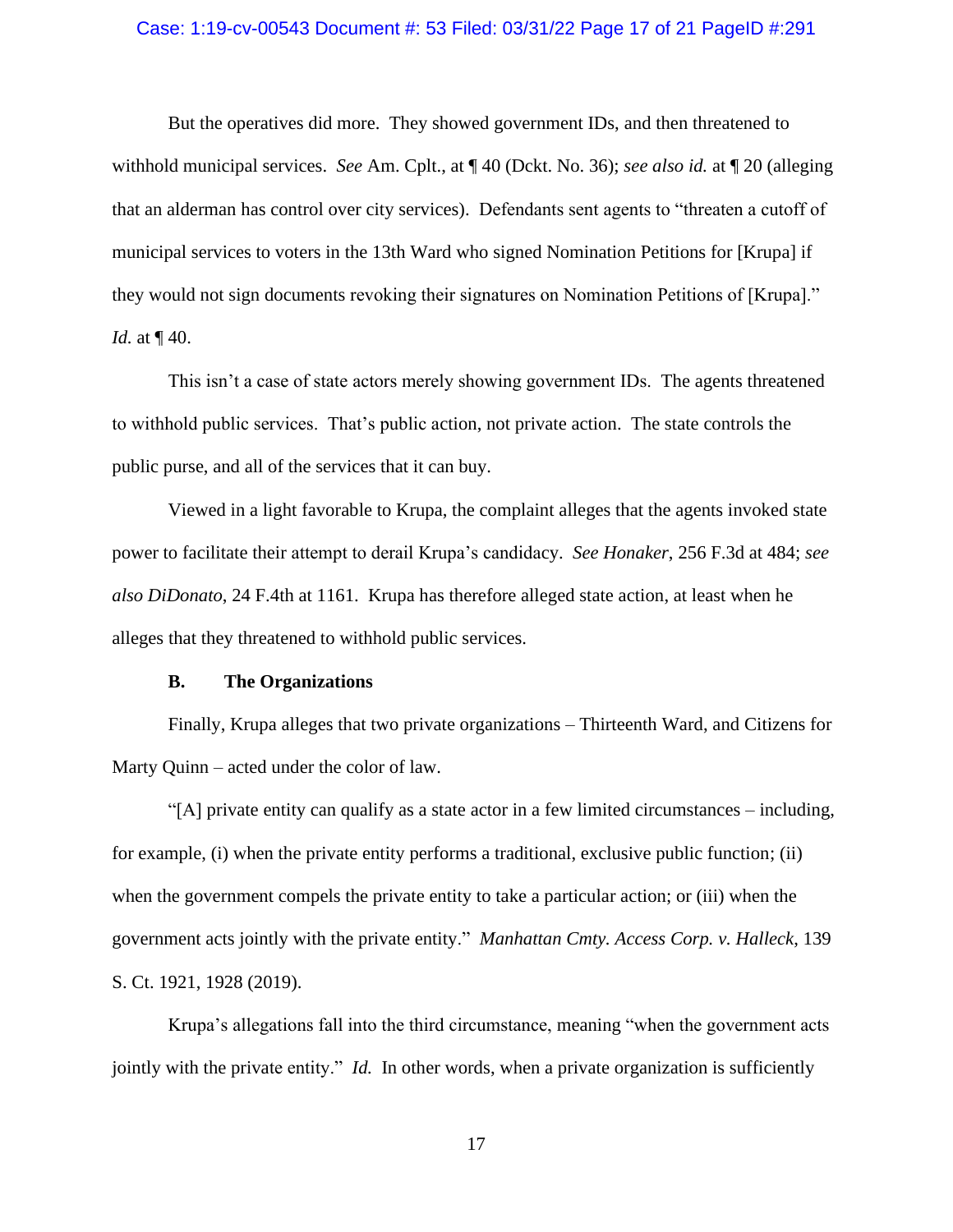### Case: 1:19-cv-00543 Document #: 53 Filed: 03/31/22 Page 18 of 21 PageID #:292

"entwined" with state actors, it is a state actor. *See Brentwood*, 531 U.S. at 298; *see also Nat'l Collegiate Athletic Ass'n v. Tarkanian*, 488 U.S. 179, 192 (1988).

Krupa alleges that Madigan and Quinn dominate both organizations. If Madigan and Quinn are state actors, so are their organizations, especially when the organizations allegedly participated in the conduct in question. *See* Am. Cplt. at ¶¶ 71, 81, 109, 119 (Dckt. No. 36) (alleging that the organizations acted under color of law because they were "intertwined" with Quinn and Madigan). And since Madigan and Quinn are state actors, Citizens for Quinn and Thirteenth Ward are state actors, too.<sup>3</sup>

### **C. No Injury**

Most of the conduct alleged in the complaint does not constitute state action. The one exception is the allegation that the political operatives went door to door, and threatened to withhold municipal services unless the voters signed revocations. That is, the operatives induced voters to sign statements saying that they revoked their support for Krupa.

That allegation cannot give rise to a claim, even if it involved state action. The existence of state action can get a plaintiff only so far. A claim under section 1983 requires an allegation that the state actor deprived the plaintiff of a federal right. *See Wilson v. Warren County*, 830 F.3d 464, 468 (7th Cir. 2015) ("To succeed on their § 1983, plaintiffs must prove (1) the deprivation of a right secured by the Constitution or federal law and (2) that defendants were acting under color of state law."); *Alvarado v. Litscher*, 267 F.3d 648, 651 (7th Cir. 2001) ("In

<sup>&</sup>lt;sup>3</sup> As an aside, it's not entirely clear what either organization did to Krupa. In his complaint, Krupa gives some basic background information on Citizens for Quinn and the 13th Ward Democratic Organization. But once he launches into his actual allegations, Citizens for Quinn isn't mentioned again in the narrative. And he mentions the 13th Ward only once. *See* Am. Cplt., at ¶ 34 (Dckt. No. 36) (noting "on information and belief" that some of the people who followed Krupa door to door were "agents of 13<sup>th</sup> Ward"). In the most generous reading of the complaint, Krupa alleges that the 13th Ward and Citizens for Quinn sent their agents to follow him from door to door, and to harass voters who signed his petitions. Since the organizations worked jointly with state actors – Madigan and Quinn – they too qualify as state actors.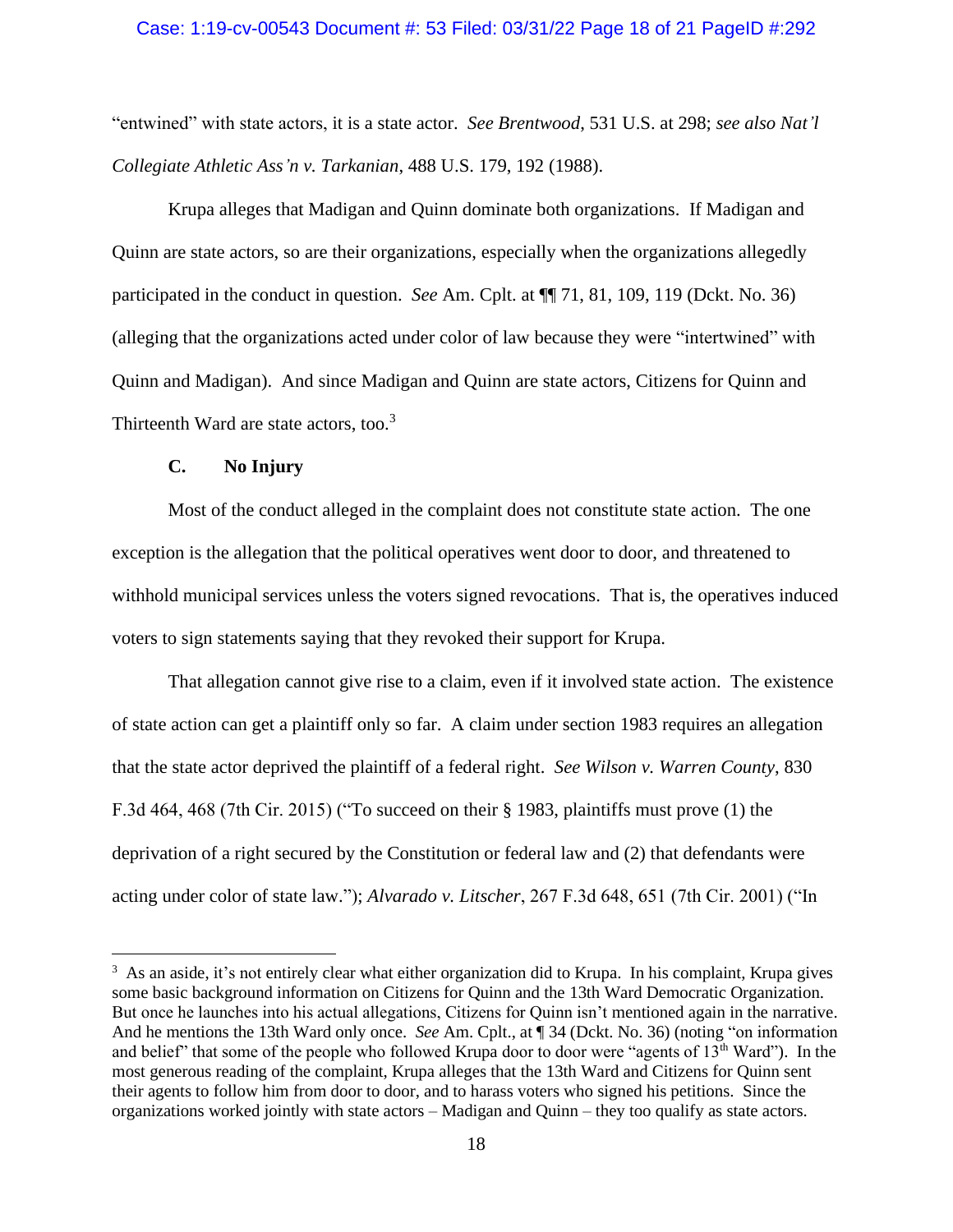# Case: 1:19-cv-00543 Document #: 53 Filed: 03/31/22 Page 19 of 21 PageID #:293

order to state a cause of action under 42 U.S.C. § 1983, the Supreme Court requires only two elements: 'First, the plaintiff must allege that some person has deprived him of a federal right. Second, he must allege that the person who has deprived him of the right acted under color of state . . . law.'") (quoting *Gomez v. Toledo*, 446 U.S. 635, 640 (1980)); *see also Martin v. Marinez*, 934 F.3d 594, 598 (7th Cir. 2019) ("The 'basic purpose' of damages under § 1983 is to compensate persons for injuries that are caused by the deprivation of constitutional rights.'"). But here, Defendants didn't deprive Krupa of a federal right.

Recall the math. Krupa needed 473 signatures, and obtained 1,703 signatures. Defendants then used dirty tricks to obtain revocations from 2,796 people. But of those people, only 187 had supported Krupa in the first place. The rest of the revocations didn't deprive Krupa of his rights because they didn't revoke anything. There was no support to revoke.

The revocations from the 187 voters – meaning the voters who originally supported Krupa, and then took it back – did not deprive Krupa of his rights, either. Again, recall that Krupa needed only 473 signatures, but he obtained 1,703. If Defendants used dirty tricks to reduce that number by 187, then Krupa still had more than 1,000 signatures to spare. He got on the ballot, safe and sound.

And math is not the only reason why the complaint doesn't allege an injury. The complaint is at a high level of generality. That is, Krupa alleges that Defendants had a big bag of dirty tricks, and used those tricks on the voters. One of those tricks was the threat to withhold municipal services. Maybe that threat affected the 187 voters who revoked their signatures. Or maybe not. But again, even if the threat affected those 187 voters, it wouldn't matter, because Krupa remained on the ballot without them.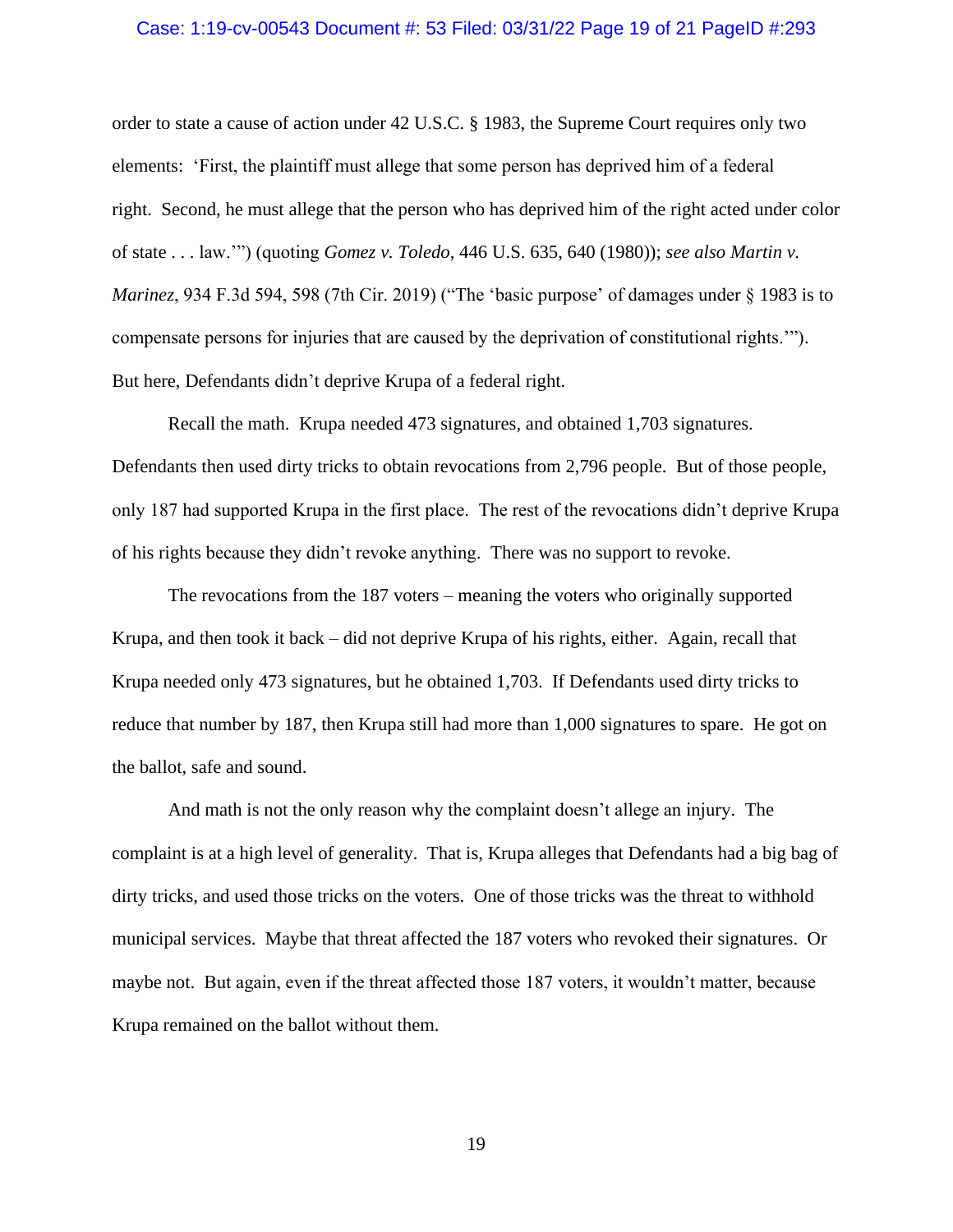# Case: 1:19-cv-00543 Document #: 53 Filed: 03/31/22 Page 20 of 21 PageID #:294

The dirty tricks weren't enough to keep Krupa off the ballot, so he must come forward with some other deprivation. But the complaint does not allege that Krupa suffered any other type of deprivation from the submission of the extorted revocations. *Cf. Krislov v. Rednour*, 226 F.3d 851, 857–58 (7th Cir. 2000). For example, the complaint does not allege that Krupa had to go back out on the campaign trail to gather additional signatures once Defendants came forward with revocations. And it doesn't allege that Krupa needed to spend additional funds to fight Defendants' challenge to his signatures.

At most, the complaint alleges an attempted (or maybe botched) deprivation of a right. But an attempt to deprive a right is not enough. *See, e.g.*, *Duehning v. Aurora E. Unified Sch. Dist. 131*, 102 F. Supp. 3d 968, 976 (N.D. Ill. 2015) ("The Seventh Circuit has made clear 'that the mere *attempt* to deprive a person of his First Amendment Rights is not, under usual circumstances, actionable under section 1983.'") (emphasis in original) (collecting cases) (quoting *Andree v. Ashland County*, 818 F.2d 1306, 1311 (7th Cir. 1987)); *see also Roach v. City of Evansville*, 111 F.3d 544, 549 (7th Cir. 1997) (""[The plaintiff] has not shown any actual deprivation of rights by the City, and cannot sustain a Section 1983 claim on that basis alone."); *Vaden v. Village of Maywood*, 809 F.2d 361, 366 (7th Cir. 1987) ("To state a claim for relief under 42 U.S.C. § 1983, [the plaintiff] must allege not only that the defendants conspired under color of state law to deprive her of her constitutional rights, but also that she was in fact deprived of those rights."); *Reichenberger v. Pritchard*, 660 F.2d 280, 285 (7th Cir. 1981) ("The first inquiry in any § 1983 suit is whether the plaintiff has been deprived of a right secured by the Constitution and laws of the United States. Furthermore, the complaint must allege an actual deprivation of rights resulting from the defendants' acts.") (citations omitted); *Antonelli v. Sherrow*, 2005 WL 2338813, at \*9 (N.D. Ill. 2005) ("An attempt to violate constitutional rights